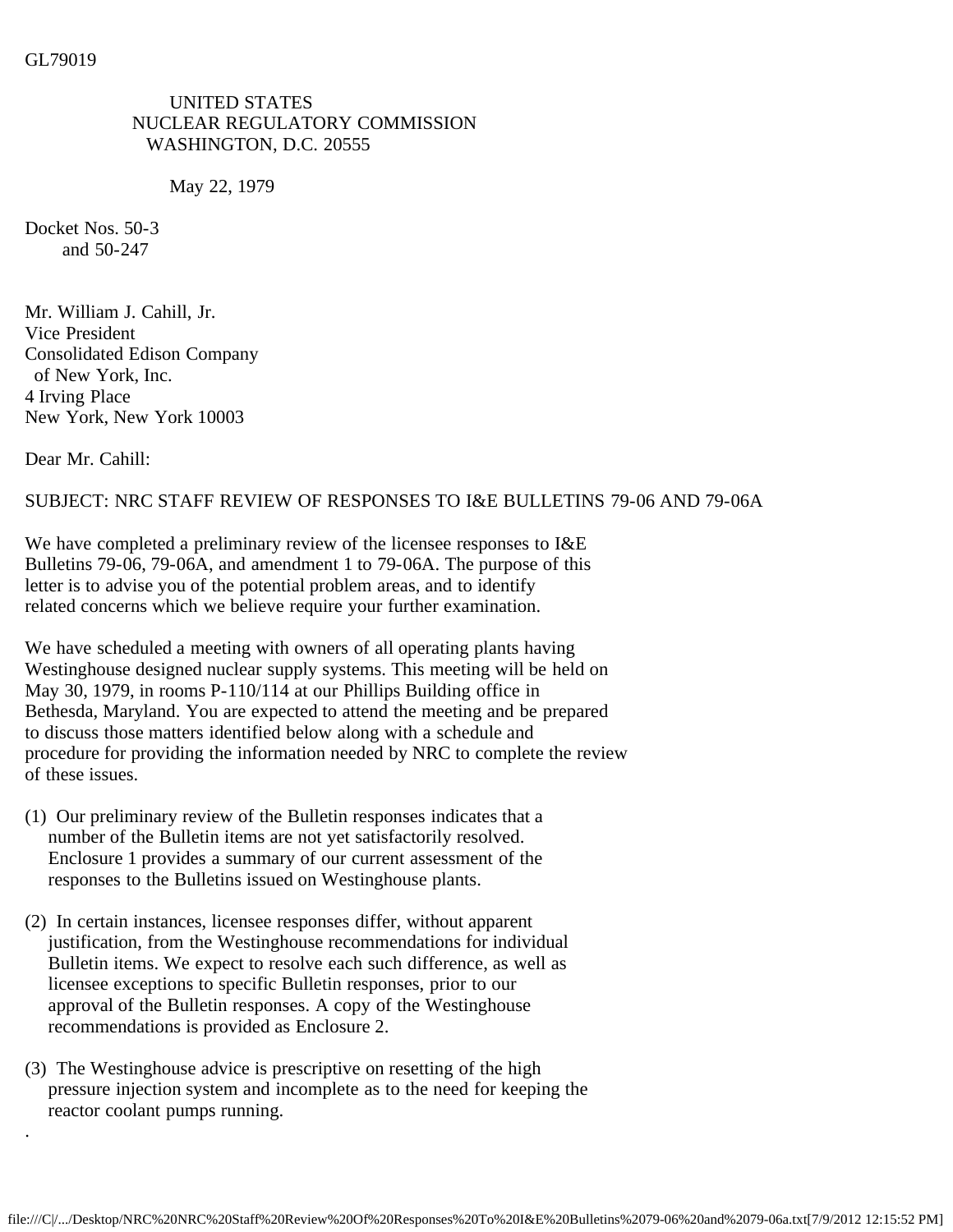Mr. William J. Cahill, Jr. Consolidated Edison Co. of New York  $-2-$ 

- (4) We are finalizing a generic report on TMI-2 matters related to Westinghouse operating plants. Although this report is not yet complete, among other things, we expect that it will recommend further analyses of transients and small reactor coolant system breaks, the development of appropriate written procedure guidance to operators in the use of these new procedures.
- (5) In certain instances, licensees are using fuel and relying on safety analyses, which were not provided by Westinghouse. As a result, it is not clear to us what the respective roles of the licensees, Westinghouse, the fuel suppliers, and/or other parties should be in implementing those requirements described in item (4) above. We need a clear and concise definition of their respective roles in these cases.
- (6) The Advisory Committee on Reactor Safeguards (ACRS) has issued five letters to the Commission as a result of their examination of the TMI- 2 accident. We need a clear and concise position from all licensees with respect to each of the recommendations contained in these letters. A summary of the ACRS recommendations is provided as Enclosure 3.
- (7) Individual licensees have indicated an interest in meeting directly with the staff regarding the Bulletin items for their facilities. Experience to date has demonstrated that the staff does not have time to meet individually with each licensee to resolve these items.

It is clear that there are a significant number of technical issues yet to be resolved for a large number of Westinghouse operating plants. There are limited resources available within the NRC staff to perform the necessary work. This situation is exacerbated by the need to conduct similar and concurrent activities with those owners of B&W, C-E, and GE designed operating plants. At the same time, there is a need to resolve these matters promptly.

To resolve the issues described above in a prompt and expeditious manner, we believe there is a compelling need to establish an owner's group for Westinghouse operating plants. We expect that such a group would be needed for the remainder of calendar year 1979. Owner's groups have worked effectively in the past in minimizing staff and industry resource requirements to resolve other generic problems. We strongly urge you meet with other owners of Westinghouse operating plants to consider the formation of such a group prior to our meeting May 30. This will be one of the principal agenda items at that meeting.

Mr William J. Cahill, Jr. Consolidated Edison Co. of New York - 3 -

.

Please note that investigation of a number of areas related to the TMI-2 accident, including the long-term ACRS recommendations and long-term action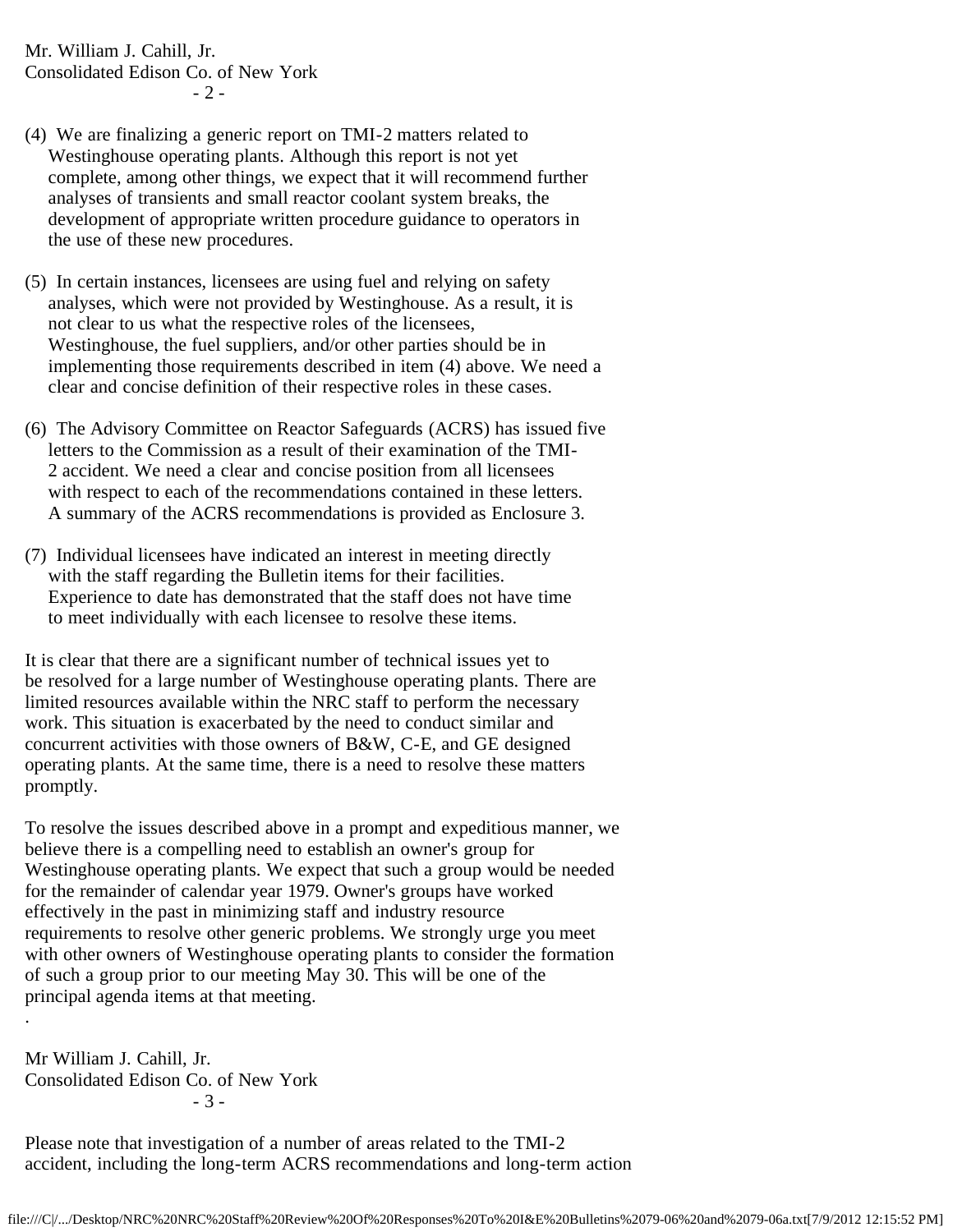items from NUREG-0560, will be specifically included as part of the future "Lessons Learned" staff activity. You can expect additional correspondence in the future on these items.

If you require any clarification for the matters discussed in this letter please contact Patrick D. O'Reilly, the staff's assigned project manager for these activities on Westinghouse plants. Mr. O'Reilly may be reached on (301) 492-7745.

Sincerely,

 A. Schwencer, Chief Operating Reactor Branch #1 Division of Operating Reactor

Enclosures: As Stated

.

cc: w/enclosures See next page

Mr. William J. Cahill, Jr. Consolidated Edison Company of New York, Inc. - 4 -

cc: White Plains Public Library 100 Martine Avenue White Plains,New York 10601

 Joseph D. Block, Esquire Executive Vice President Administrative Consolidated Edison Company of New York, Inc. 4 Irving Place New York, New York 10003

 Edward J. Sack, Esquire Law Department Consolidated Edison Company of New York, Inc. 4 Irving Place New York, New York 10003

 Anthony Z. Roisman Natural Resources Defense Council 917 15th Street, N.W. Washington, D. C. 20005

 Dr. Larence R. Quarles Apartment 51